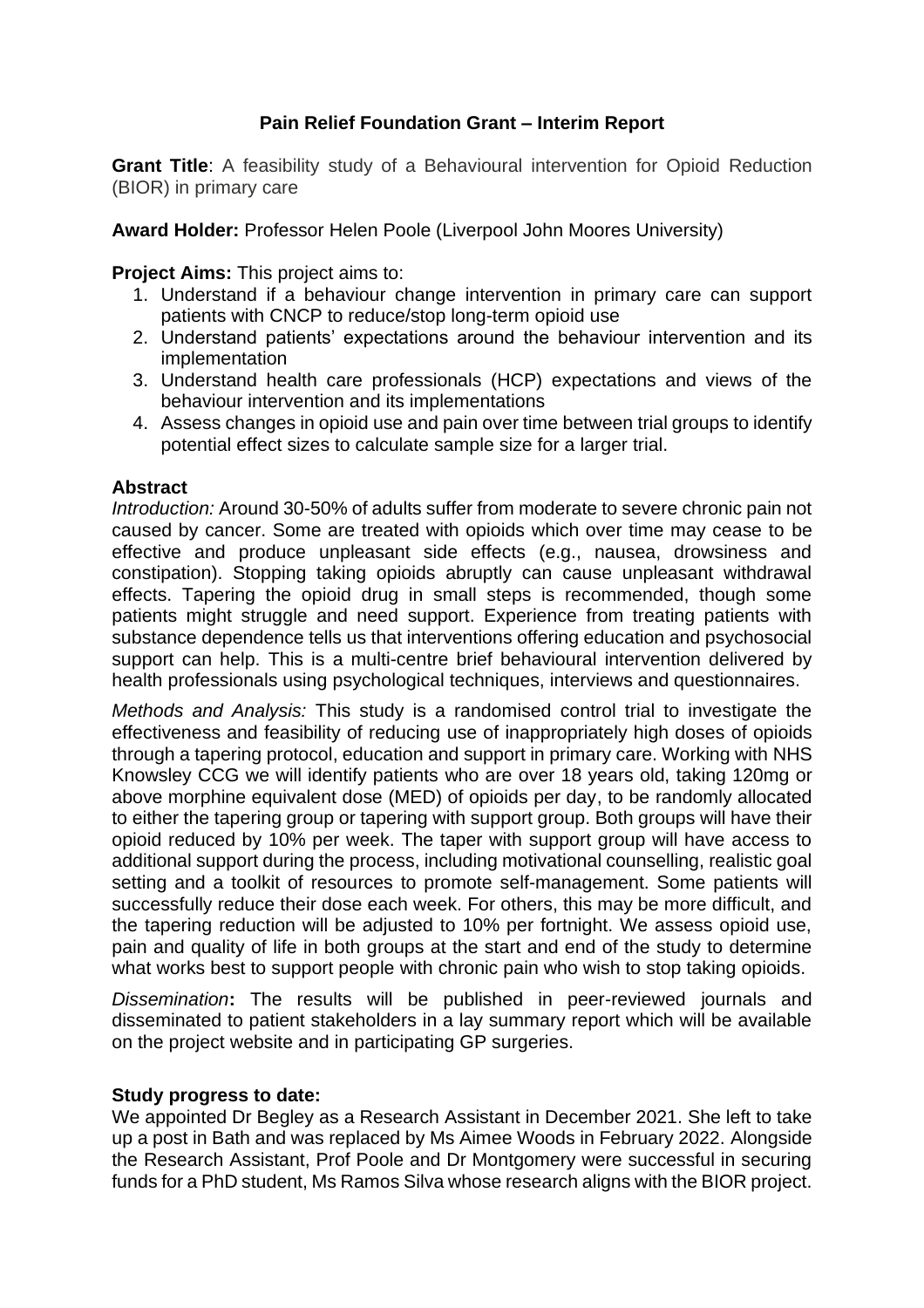Ms Ramos Silva is currently on maternity leave and is expected to return to study at the end of the year.

We received full HRA ethical approval on the 07<sup>th</sup> April 2022.

*Training and Education***:** All training manuals and AHP support documentation have been completed and shared with relevant AHPs who are taking part in the study. Faceface training has commenced for AHPs in Millbrook Medical Centre, delivering educational sessions incorporating education and practice (via role play). Ms. Woods (Research Assistant) has shadowed Dr Frank (Pain consultant) during his pain clinic, to develop an understanding of the approaches that are used to encourage patients to engage with opioid tapering, and the nature of clinician/patient discussions within pain clinics. A website has been developed, providing two sites of educational resources, one for AHPs and another for participants [https://www.ljmu.ac.uk/research/centres](https://www.ljmu.ac.uk/research/centres-and-institutes/research-centre-in-brain-and-behaviour/current-research-projects/behavioural-intervention-for-opioid-reduction-bior)[and-institutes/research-centre-in-brain-and-behaviour/current-research-projects/behavioural-intervention-for](https://www.ljmu.ac.uk/research/centres-and-institutes/research-centre-in-brain-and-behaviour/current-research-projects/behavioural-intervention-for-opioid-reduction-bior)[opioid-reduction-bior](https://www.ljmu.ac.uk/research/centres-and-institutes/research-centre-in-brain-and-behaviour/current-research-projects/behavioural-intervention-for-opioid-reduction-bior)

Training for AHPs is currently bi-weekly, with training for social prescibers commencing late May/early June.

*Identifying participants***:** Electronic searches have commenced to identify patients who are on 120mg MED and above, to be invited to take part in the BIOR pilot study. Ms. Woods has an honorary contract at Millbrook Medical Centre and is assisting the practice pharmacist in calculating MED for patients that have been identified as being prescribed multiple opioids. Potential participants identified by this method have been contacted by their GP inviting them into a joint clinic consultation with the GP and pain consultant.

*Recruitment:* The first joint clinic (Dr Frank and Dr Merriman) was held on May and 3 patients were recruited.

*Dissemination and peer-review of BIOR protocol:* BIOR featured virtually in the EFIC conference on the 27<sup>th</sup>-29<sup>th</sup> April. We have completed an application for clinical trials registration with ISRTCN and a submission to BMJ Open of the BIOR is in progress. The PRF have been acknowledged as funders on all the aforementioned.

## **Future steps for BIOR:**

Consultations with Dr Frank and Dr Merriman at weekly clinics are ongoing. At these clinics, potential participants are identified and sign posted to Ms. Woods who explains the BIOR study and obtains consent. Data collection in the form of monthly questionnaires, interviews with patients and AHPs continues. Analysis of interviews can commence following completion of baseline interviews.

#### *References*

Poole HM, Montgomery C, Begley E, Ramos-Silva A, Merriman M, McCullugh R, Barton C & Frank B (2022) Behavioural Intervention to Support Opioid Reduction (BIOR) in primary care: A protocol.  $12<sup>th</sup>$  Congress of the European Pain Federation (EFIC), Dublin, Ireland, 28/4/22